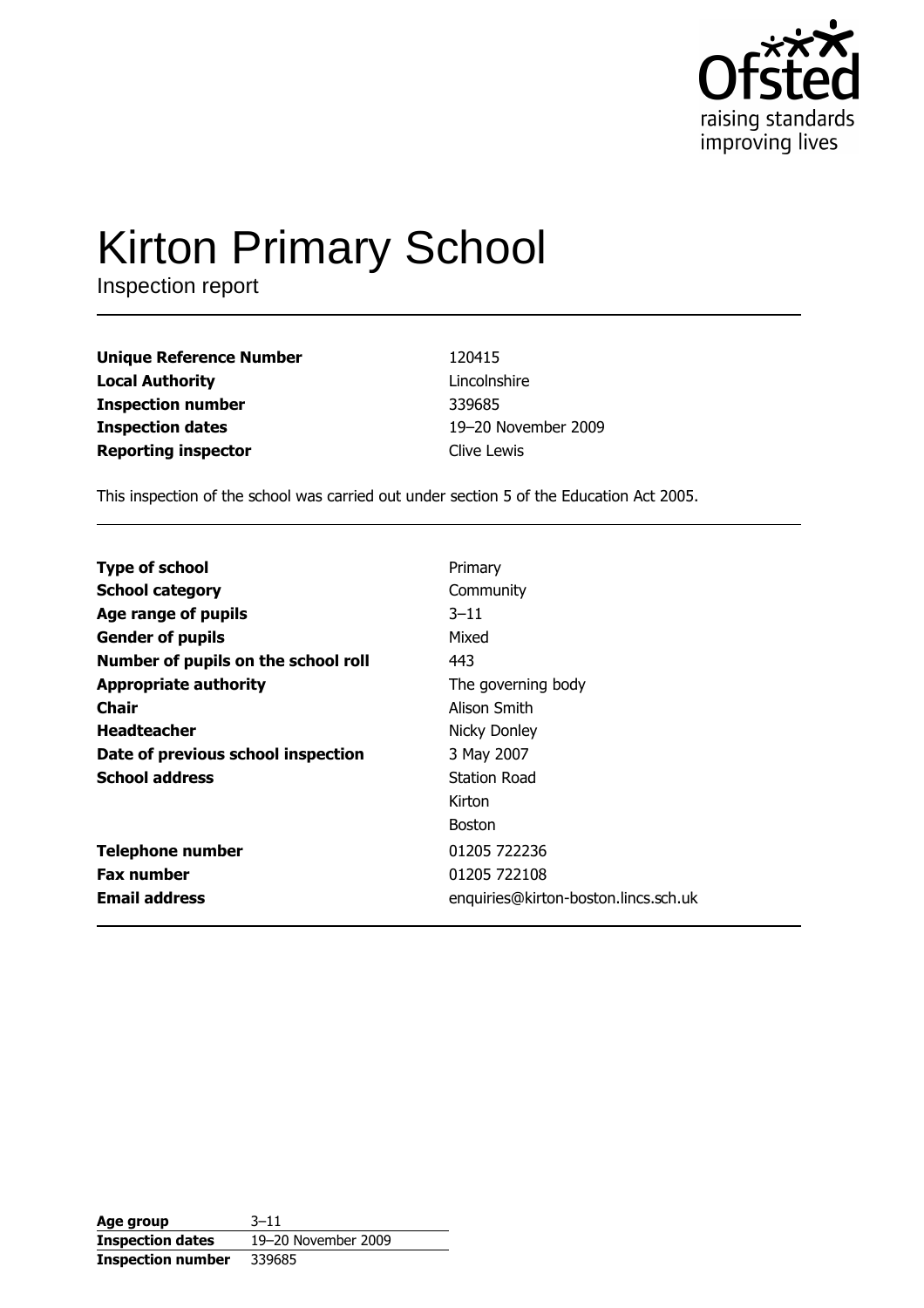The Office for Standards in Education, Children's Services and Skills (Ofsted) regulates and inspects to achieve excellence in the care of children and young people, and in education and skills for learners of all ages. It regulates and inspects childcare and children's social care, and inspects the Children and Family Court Advisory Support Service (Cafcass), schools, colleges, initial teacher training, work-based learning and skills training, adult and community learning, and education and training in prisons and other secure establishments. It rates council children's services, and inspects services for looked after children, safequarding and child protection.

Further copies of this report are obtainable from the school. Under the Education Act 2005, the school must provide a copy of this report free of charge to certain categories of people. A charge not exceeding the full cost of reproduction may be made for any other copies supplied.

If you would like a copy of this document in a different format, such as large print or Braille, please telephone 08456 404045, or email enquiries@ofsted.gov.uk.

You may copy all or parts of this document for non-commercial educational purposes, as long as you give details of the source and date of publication and do not alter the documentation in any way.

Royal Exchange Buildings St Ann's Square Manchester M2 7LA T: 08456 404045 Textphone: 0161 618 8524 E: enquiries@ofsted.gov.uk W: www.ofsted.gov.uk © Crown copyright 2009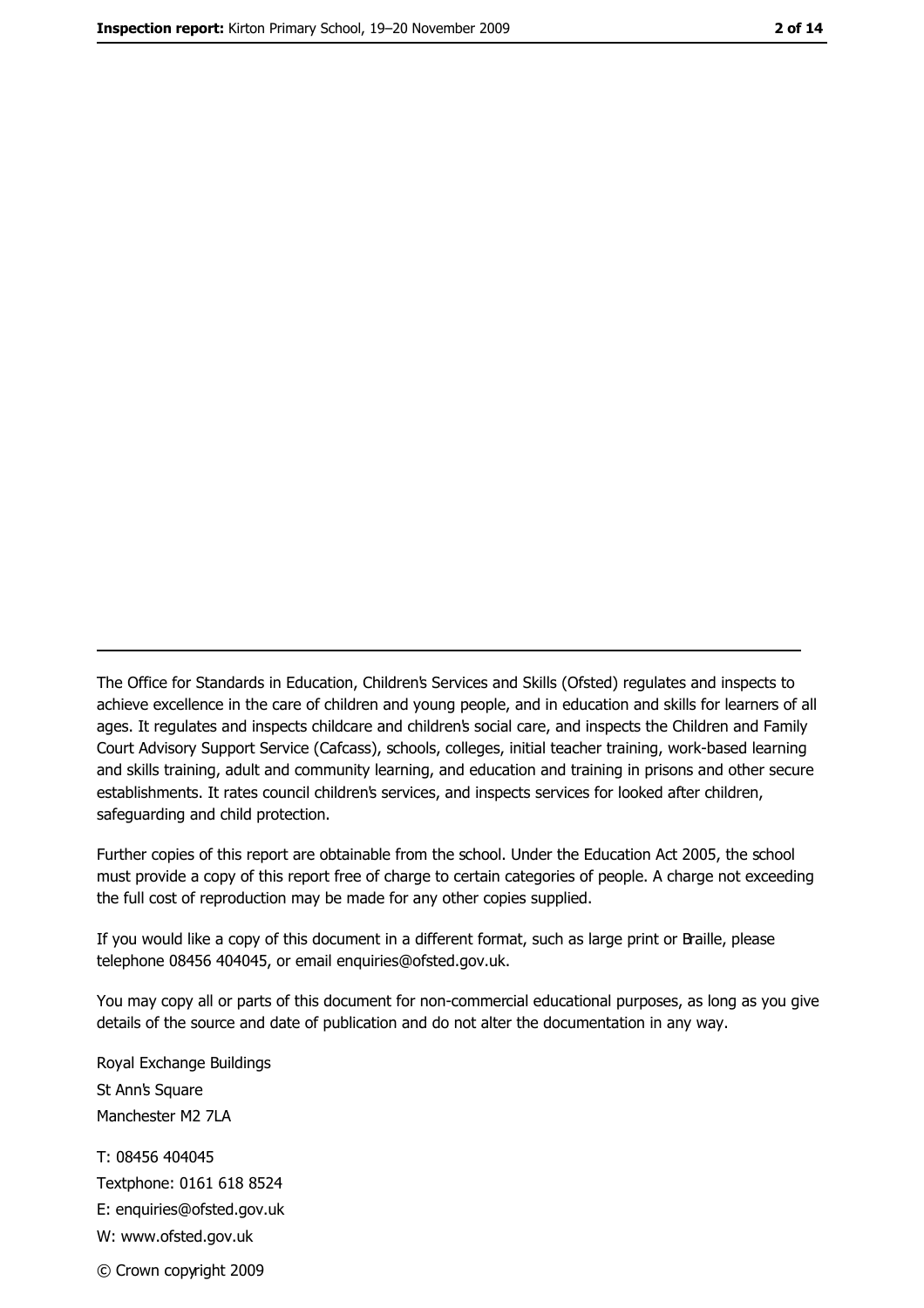# **Introduction**

This inspection was carried out by three additional inspectors. The inspectors visited 16 lessons, and held meetings with governors, staff and groups of pupils. They observed the school's work, including a sample of pupils' books, teachers' planning documents, tracking and assessment data and analysed questionnaires from 84 parents, 100 pupils and 15 staff.

The inspection team reviewed many aspects of the school's work. It looked in detail at the following:

- the effectiveness of the Early Years Foundation Stage, particularly children's typical  $\blacksquare$ attainment on entry
- the quality of teaching across the school  $\blacksquare$
- the accuracy and rigour of the school's assessment and tracking systems  $\blacksquare$
- the opportunities for pupils to understand what life is like in different communities  $\blacksquare$ around the country and the world.

# Information about the school

This is a larger-than-average school serving a semi-rural village near to Boston. The proportion of pupils receiving free school meals is lower than average. Most pupils come from White British backgrounds, and the proportion from minority ethnic groups and those with English as an additional language, although rising rapidly, is below average. The proportion of pupils with statements of special educational needs is above average although the proportion with special educational needs and/or disabilities is below average overall. Pupil mobility is very high: around 40 children join the school each year outside normal joining times and only 3% of the last Year 6 cohort had joined the school in Reception. The school has gained the Healthy Schools Award and the Silver Eco-Award.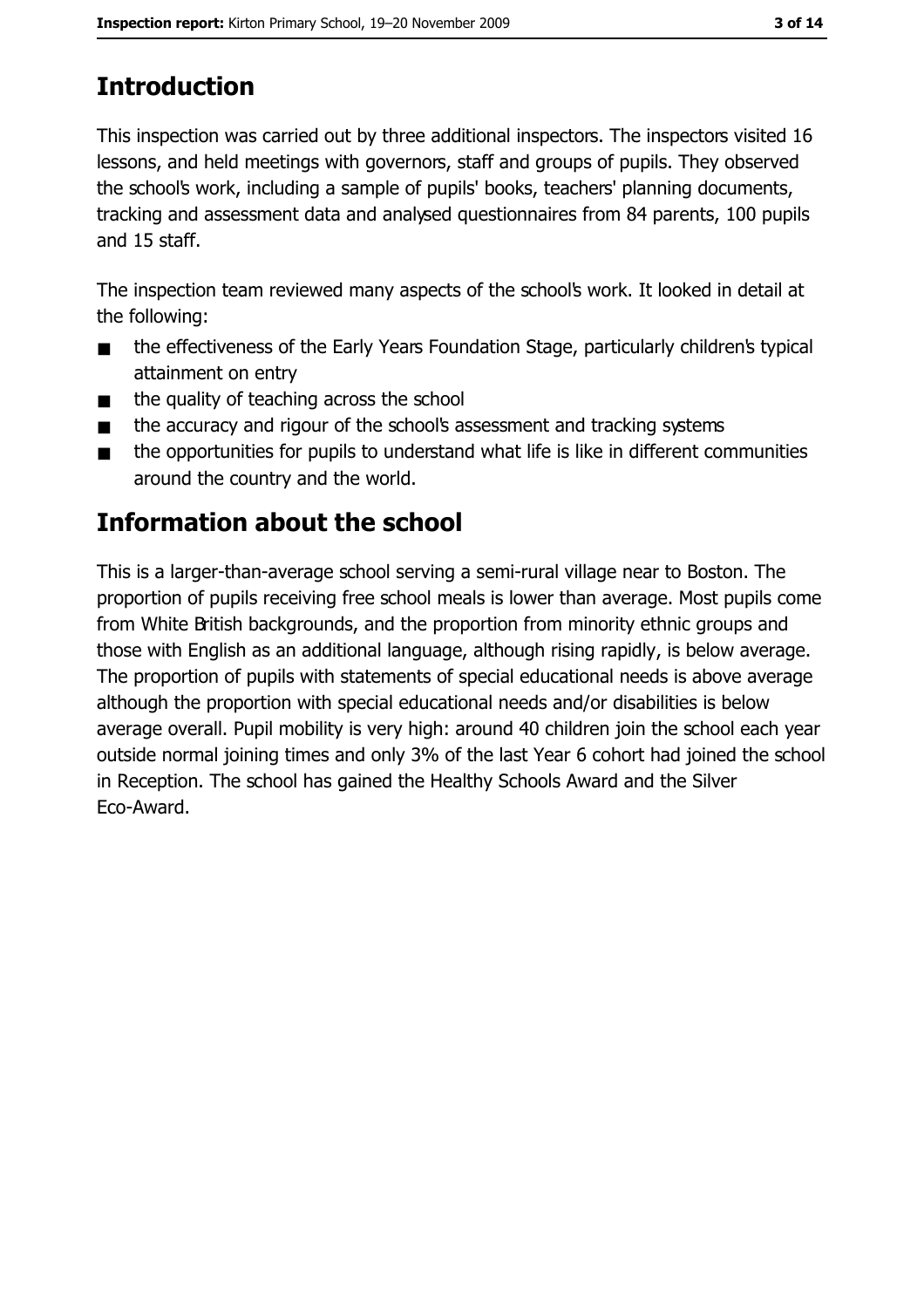# **Inspection judgements**

# Overall effectiveness: how good is the school?

## The school's capacity for sustained improvement

## **Main findings**

Kirton Primary is a good school which has improved since the last inspection. It continues to do so under the strong leadership of the headteacher who provides a clear sense of purpose and direction, closely linked to school improvement. Her effective leadership has ensured that teaching and learning have improved and clear priorities have been set for further improvement. Parents are supportive of the school. They like the positive family atmosphere and one parent wrote, 'Kirton is a warm, kind, caring environment; I chose this school very carefully and am delighted with the care and education my son receives.'

Pupils achieve well. The youngest children enter the school with overall levels of attainment below that typically found. Standards in the latest national tests were below average at Year 2 but in line with the national average by Year 6. Children get off to a good start in the Early Years Foundation Stage and make good progress. Planning, provision and resourcing for both the indoor and outdoor curriculum is good and as a result, children have a good range of opportunities to develop their independent learning skills. Although mobility of pupils is very high, throughout the school all groups of pupils, including those with special educational needs and/or disabilities, make good progress. Arrangements for the evaluation and monitoring of teaching and learning are good and the quality of teaching is good overall as a result. However, in a small minority of lessons the quality of teaching lacks pace and expectations are not high enough for all pupils. Parents say their children enjoy coming to school and pupils agree enthusiastically. Pupils have well-developed personal skills. They have a good understanding of how to keep safe and of the need for healthy lifestyles. A strong moral code is implicit within the school's ethos. This is reflected in pupils' good behaviour and, in turn, has a very positive effect on the good progress pupils make in lessons. In the majority of lessons, they work hard and conscientiously, both independently and co-operatively, without the need for constant adult intervention. Pupils have a wide range of responsibilities in the school and, through the work of the school council, which meets weekly, they make a good contribution to the school community. Pupils' spiritual, moral, social and cultural development is good. Their good social skills and satisfactory standards equip them well for the future.

The curriculum ensures that pupils receive a good variety of exciting activities and experiences through visits, residential stays and visitors to school. Pupils particularly enjoy the good range of after-school activities and clubs, including physical activities. Pastoral care and safeguarding of pupils is good. Although school data has, until recently, been unreliable, pupils' progress is now tracked carefully and their attainment assessed accurately. As the database grows, this will allow improved identification of

| , |
|---|
|   |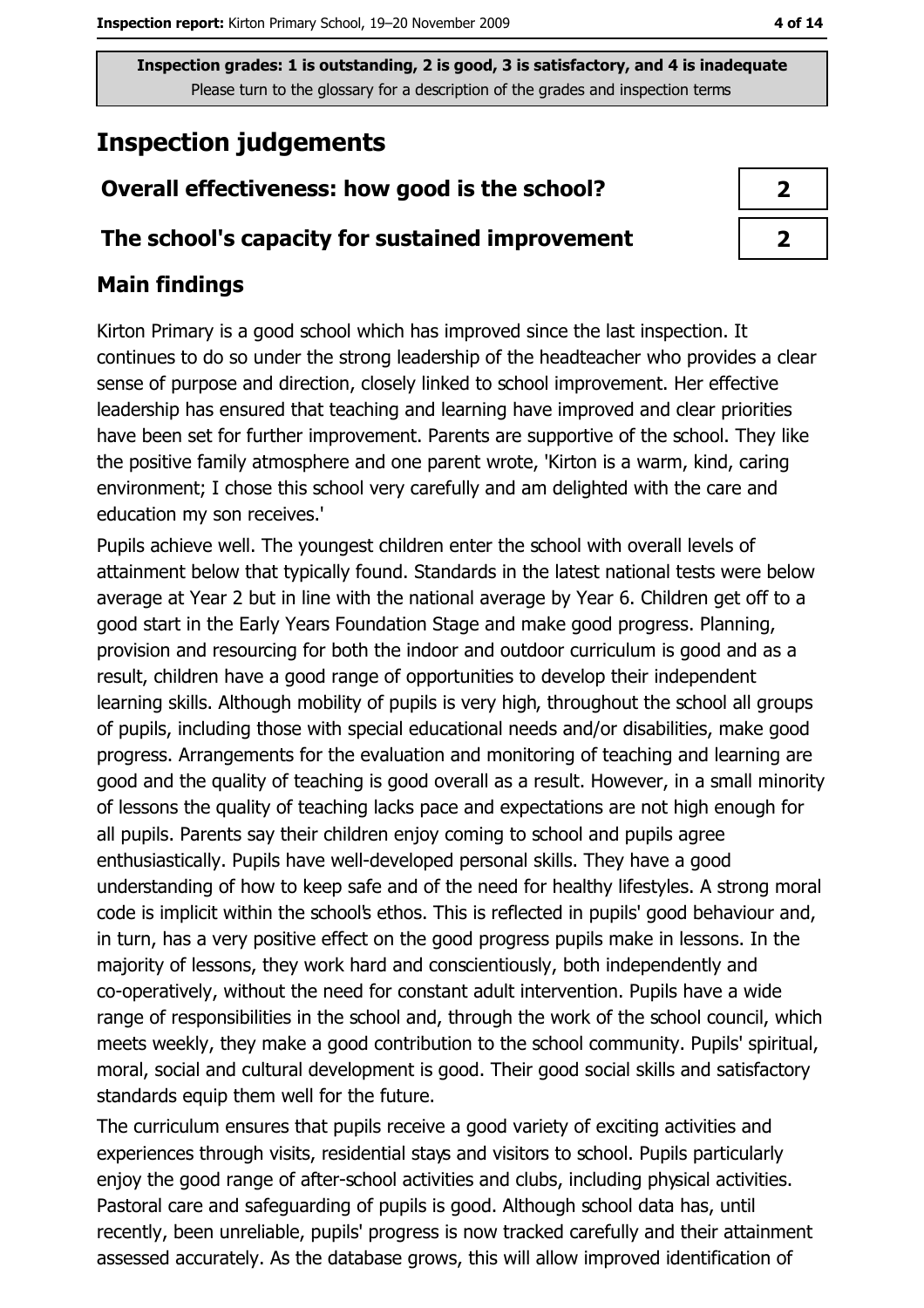pupils needing further support and the school should be in a better position to monitor the progress of individual pupils or groups at each stage as they move through the school. Marking is up to date, supportive and gives pupils useful guidance on how well they have done and what they need to do next. The school has a good understanding of how well it is doing and what needs to be done next, and due to this good self-evaluation, it has a good capacity to maintain and sustain improvement.

## What does the school need to do to improve further?

- Use the school's more robust and accurate tracking and assessment data to better  $\blacksquare$ identify pupils' individual learning needs and make amendments to the curriculum in order to accelerate pupils' progress even further.
	- Improve the quality and consistency of teaching across the school to the level of the best by further developing the range of teaching styles and activities in order to increase pupils' concentration, motivation and application in all lessons.

# **Outcomes for individuals and groups of pupils**

The very high mobility of pupils has an increasing impact on the school in Years 3 to 6, making comparisons between key stages insecure. The school's internal data on pupils demonstrates, however, that most pupils make good progress in their time in the school. Standards of teaching in lessons and work in books seen during the inspection confirm this good progress has been maintained. Pupils with special educational needs and/or disabilities make good progress because of the effective support provided by class teachers, teaching assistants and outside agencies. Pupils say they enjoy coming to school and one pupil, a recent arrival, said, This is the best school, ever!' However, this is not fully reflected in their levels of attendance, which remain in line with national averages despite the school's rigorous systems to encourage punctuality and full attendance. Pupils understand what constitutes an unsafe situation and are confident that issues they raise will be dealt with promptly and effectively by the school. As one pupil said, The staff protect us.' Their good behaviour makes a strong contribution to the good progress they make in most lessons. They behave considerately towards each other and respond quickly to any additional quidance from staff about how to conduct themselves. Pupils are interested in the school's health promotion strategies and understand the main threats to their health and how they can be avoided. They take on responsibility and play a constructive role in the school and, through the school council, have had some influence on decisions about school life. Pupils' average standards and their good social skills prepare them well for the future. Spiritual, moral and social development is good. However, the school recognises it could do more to develop pupils' understanding of life in cultures outside their village community.

These are the grades for pupils' outcomes

 $\overline{2}$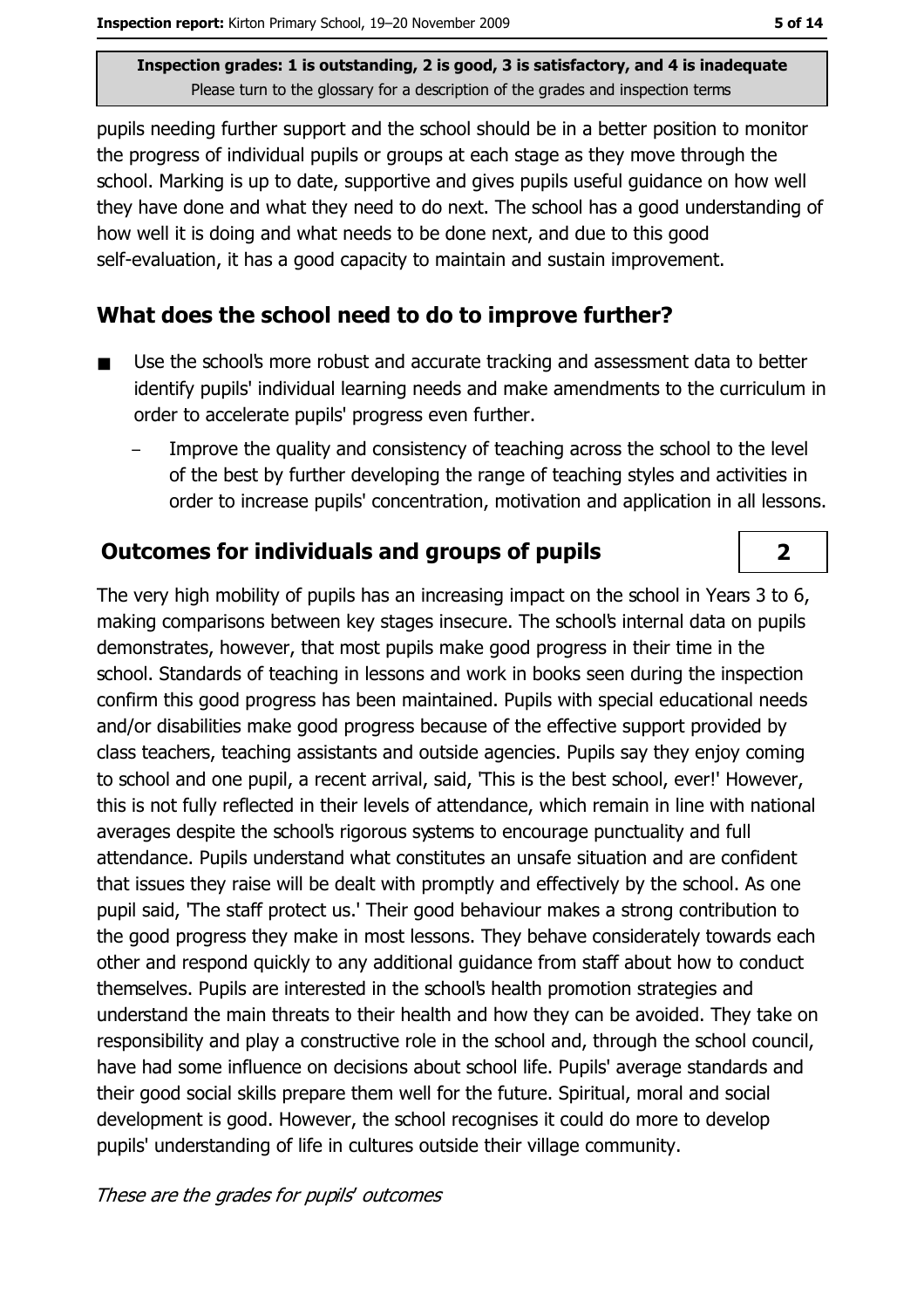| Pupils' achievement and the extent to which they enjoy their learning                                                     | $\overline{\mathbf{2}}$ |
|---------------------------------------------------------------------------------------------------------------------------|-------------------------|
| Taking into account:<br>Pupils' attainment <sup>1</sup>                                                                   | 3                       |
| The quality of pupils' learning and their progress                                                                        | 2                       |
| The quality of learning for pupils with special educational needs and/or<br>disabilities and their progress               | $\overline{2}$          |
| The extent to which pupils feel safe                                                                                      | $\mathbf{2}$            |
| <b>Pupils' behaviour</b>                                                                                                  | $\overline{\mathbf{2}}$ |
| The extent to which pupils adopt healthy lifestyles                                                                       | $\mathbf{2}$            |
| The extent to which pupils contribute to the school and wider community                                                   | $\mathbf{2}$            |
| The extent to which pupils develop workplace and other skills that will<br>contribute to their future economic well-being | $\overline{\mathbf{2}}$ |
| Taking into account:<br>Pupils' attendance <sup>1</sup>                                                                   | 3                       |
| The extent of pupils' spiritual, moral, social and cultural development                                                   | 2                       |

#### How effective is the provision?

Good teaching was observed across the school, with some exemplary practice for the youngest and oldest pupils. Outstanding teaching created a real buzz of excitement as Nursery children were introduced to a 'present' with objects inside which corresponded to the activities for the day; Year 6 pupils enthusiastically calculated the percentage discounts as they went 'shopping' for the best value Christmas presents. Teachers generally have strong subject knowledge which enthuses and challenges pupils and contributes to their good progress. Most lessons are well planned with clear learning objectives that are routinely shared with pupils. Good use is made of resources, including new technology to motivate pupils and enhance their learning. Good classroom management skills ensure that pupils work well together and there are no marked differences in the responses of boys or girls. In most lessons, carefully targeted questioning draws out pupils' ideas and develops their thinking and reasoning skills. Support by teaching assistants is well focused and makes a significant contribution to the quality of learning. However, in a small minority of lessons learning and progress is held back because teachers do not always plan work adequately for the range of abilities in the class or build on pupils' prior knowledge. Until recently, assessment data across the school was inaccurate and insecure. A new whole-school assessment and tracking system is now providing the school with secure data on pupils' progress as they move through the school. As the volume of secure data grows, it is beginning to allow

 $1$  The grades for attainment and attendance are: 1 is high; 2 is above average; 3 is broadly average; and 4 is low.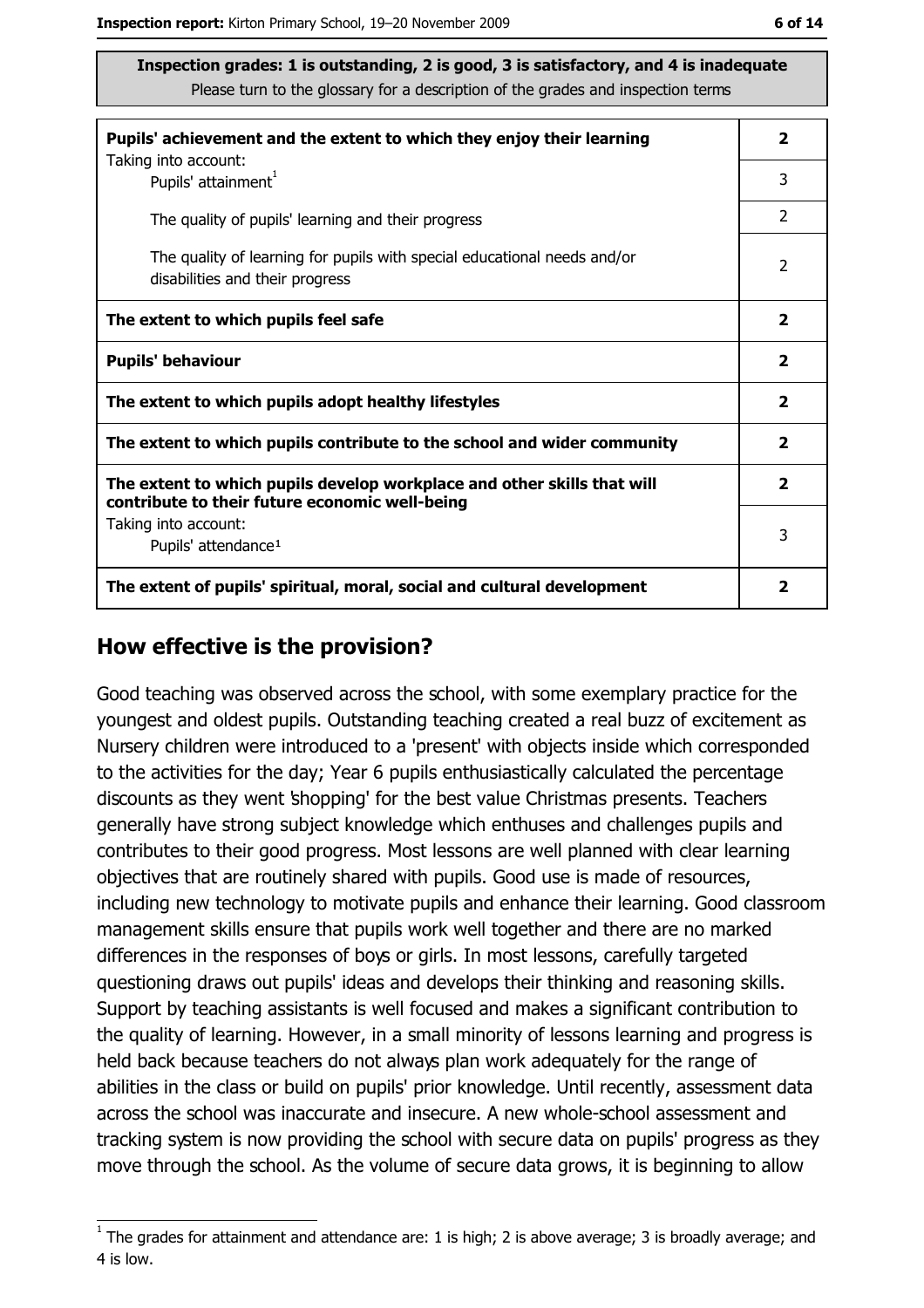leaders and teachers to see the 'big picture' and to make a detailed and accurate analysis of groups' or individual's progress and to amend the curriculum to better meet the needs of all groups of pupils. The curriculum provides carefully adapted activities to ensure all groups of pupils experience success and staff are beginning to link subjects to make learning more meaningful. The curriculum is enriched with a good range of visits and visitors and a wealth of extra-curricular activities which are much enjoyed by the pupils. Collaboration with other schools further enriches the curriculum. Links with extended services, for example, the health visitor, the school nurse, police and the educational welfare officer support the development of the wider curriculum very well. The school's good and well-organised arrangements for the care of all pupils, including those with special educational needs and/or disabilities, contribute to their good development and well-being and support their learning well.

These are the grades for the quality of provision

| The quality of teaching                                                                                    |  |
|------------------------------------------------------------------------------------------------------------|--|
| Taking into account:<br>The use of assessment to support learning                                          |  |
| The extent to which the curriculum meets pupils' needs, including, where<br>relevant, through partnerships |  |
| The effectiveness of care, guidance and support                                                            |  |

## How effective are leadership and management?

The headteacher, with the able support of the senior leadership team, provides strong leadership, firmly focused on securing improvement. Since she joined the school, she has secured clear improvements in the quality of teaching and learning and in teachers' lesson planning, tackled underachievement in mathematics and improved the security and rigour of the school's assessment and tracking systems. Good use is made of a range of rigorous monitoring activities. Staff are strongly motivated and have a clear sense of direction including a strong commitment to improving provision even further. Teamwork is promoted strongly and is reflected in the school's well-focused improvement plan. The governors have a satisfactory overview of the school's work and future priorities, and fulfil their roles effectively. The school has a positive relationship with parents and regularly asks for their views and acts on the responses. This effective liaison with parents and carers and the school's good links with external partners contribute well to improvements in pupils' achievement, well-being and development. Equality of opportunity is promoted well and where there have been minor variations in achievement, for example, between boys and girls, the school has been pro-active in modifying the curriculum to narrow the gap. The school has good safeguarding procedures which meet recommended good practice across all areas of its work and are in line with government requirements. The school identifies dangers, fosters a realistic understanding of risk and helps pupils to keep themselves safe. The school makes a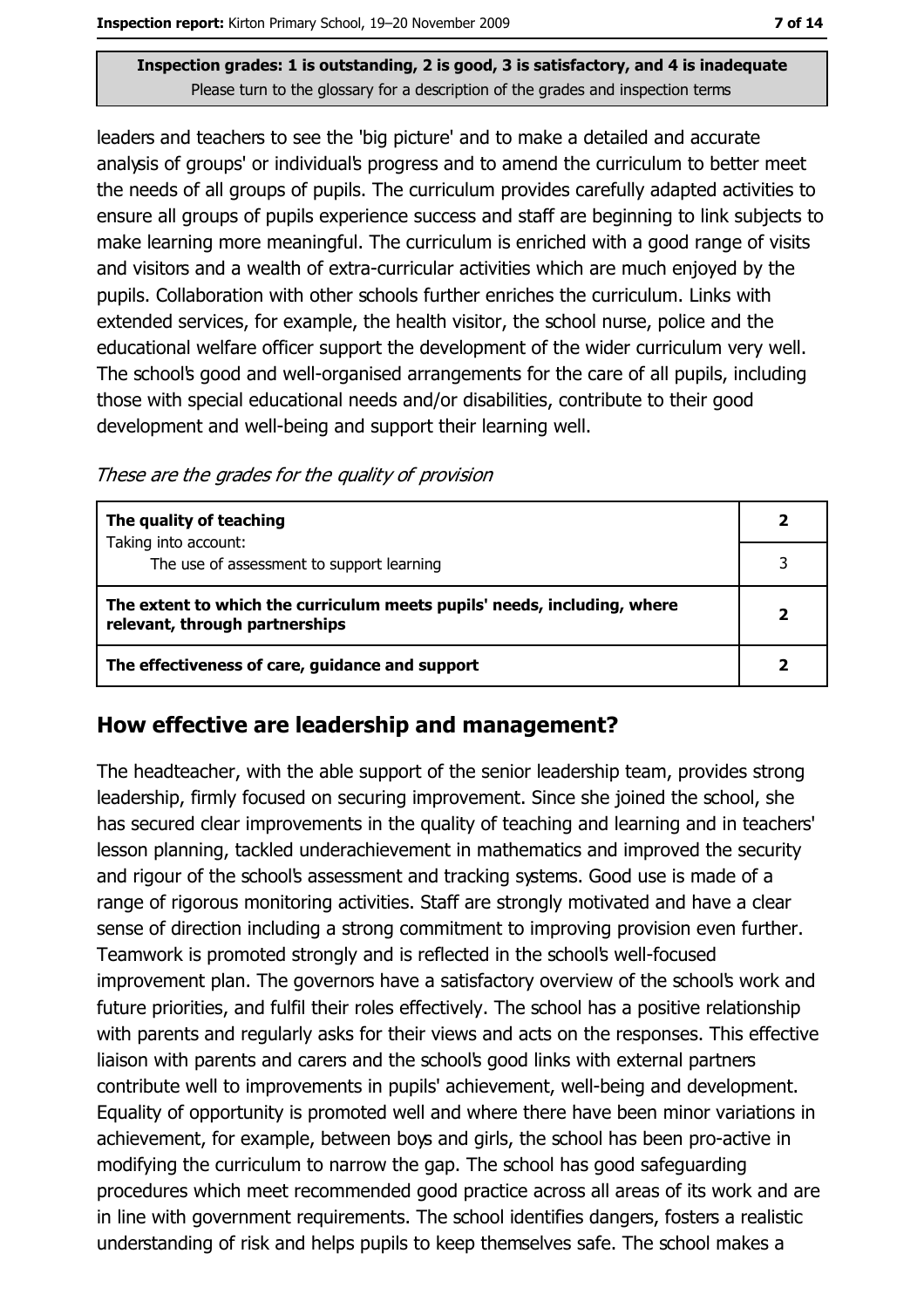satisfactory contribution to community cohesion. Although it has strong and developing links with local schools and organisations, it realises there is a need to develop further the wider national and global dimensions.

These are the grades for leadership and management

| The effectiveness of leadership and management in embedding ambition and<br>driving improvement                                                                     | $\overline{\mathbf{2}}$ |
|---------------------------------------------------------------------------------------------------------------------------------------------------------------------|-------------------------|
| Taking into account:<br>The leadership and management of teaching and learning                                                                                      | $\overline{2}$          |
| The effectiveness of the governing body in challenging and supporting the<br>school so that weaknesses are tackled decisively and statutory responsibilities<br>met | 3                       |
| The effectiveness of the school's engagement with parents and carers                                                                                                | $\overline{\mathbf{2}}$ |
| The effectiveness of partnerships in promoting learning and well-being                                                                                              | 2                       |
| The effectiveness with which the school promotes equality of opportunity and<br>tackles discrimination                                                              | $\overline{\mathbf{2}}$ |
| The effectiveness of safeguarding procedures                                                                                                                        | $\overline{\mathbf{2}}$ |
| The effectiveness with which the school promotes community cohesion                                                                                                 | 3                       |
| The effectiveness with which the school deploys resources to achieve<br>value for money                                                                             | 2                       |

# **Early Years Foundation Stage**

Provision for the youngest children is good and they make good progress as a result. Children enter the Nursery class with skills that are below those typically found. They clearly enjoy school and, after being there part-time for only a few weeks, they have settled into the routines well and play happily together and individually. Children undertake a variety of whole class and group activities and, in most cases, co-operate well when working with others. They delight in learning and seeing new things and take responsibility for organising their own activities. They know who to go to for help or support. There are good relationships with parents and carers, initially through home-visits and, once children start school, through daily contact at the start and end of each day. Pastoral care and welfare arrangements are effective. Consequently, children are safe, well cared for and aware of how to be healthy. Children with special educational needs and/or disabilities are identified quickly, are well-supported and are integrated well into all activities. Provision for the outdoor curriculum is good: the secure outdoor area is resourced with a good range of free-choice and adult-led activities which effectively extend all six areas of learning. This allows children to explore things with purpose and challenge and encourages the development of their independent learning skills. Leadership is good. Adults have a good knowledge of the learning, development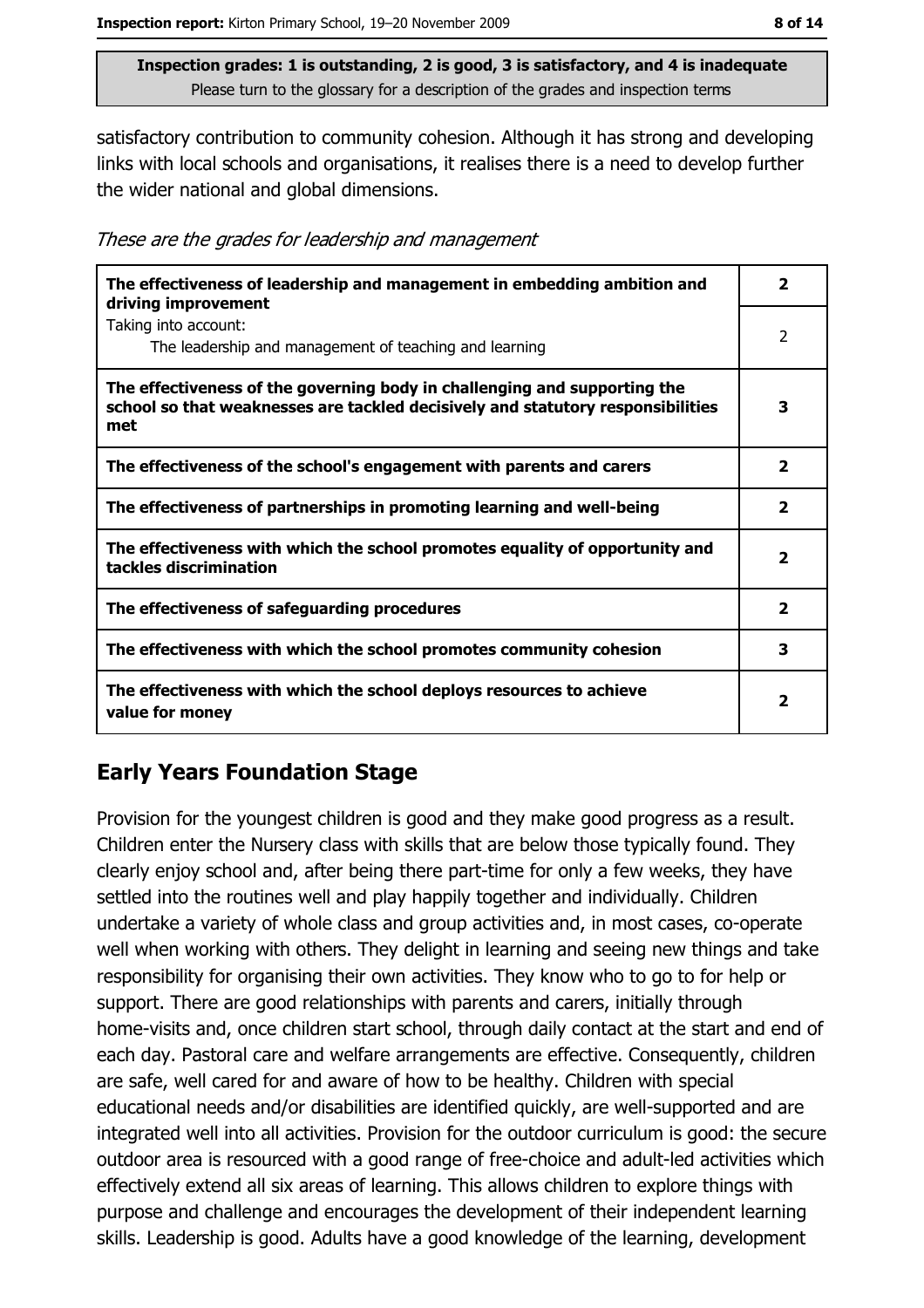Inspection report: Kirton Primary School, 19-20 November 2009

Inspection grades: 1 is outstanding, 2 is good, 3 is satisfactory, and 4 is inadequate Please turn to the glossary for a description of the grades and inspection terms

and welfare requirements and guidance for the Early Years Foundation Stage. Assessment has improved recently and there are now more accurate systems in place for the assessment of children's levels of attainment on entry and the long-term assessment and tracking of their progress. Staff monitor and record children's progress on a day-to-day basis effectively and observations and achievements are recorded in individual 'Pupil Profiles'.

These are the grades for the Early Years Foundation Stage

| <b>Overall effectiveness of the Early Years Foundation Stage</b>                             | $\mathbf{2}$   |
|----------------------------------------------------------------------------------------------|----------------|
| Taking into account:<br>Outcomes for children in the Early Years Foundation Stage            |                |
| The quality of provision in the Early Years Foundation Stage                                 |                |
| The effectiveness of leadership and management of the Early Years<br><b>Foundation Stage</b> | $\overline{2}$ |

## **Views of parents and carers**

Approximately one fifth of parents and carers returned the questionnaires. Most of the parents who did respond have very positive views and are entirely satisfied with the school. However, a few parents felt that the school could do more to inform them about their child's progress and that it could do more to prepare their child for the future. A small proportion expressed concerns about the leadership of the school. The inspection team investigated these issues and does not feel these views are justified.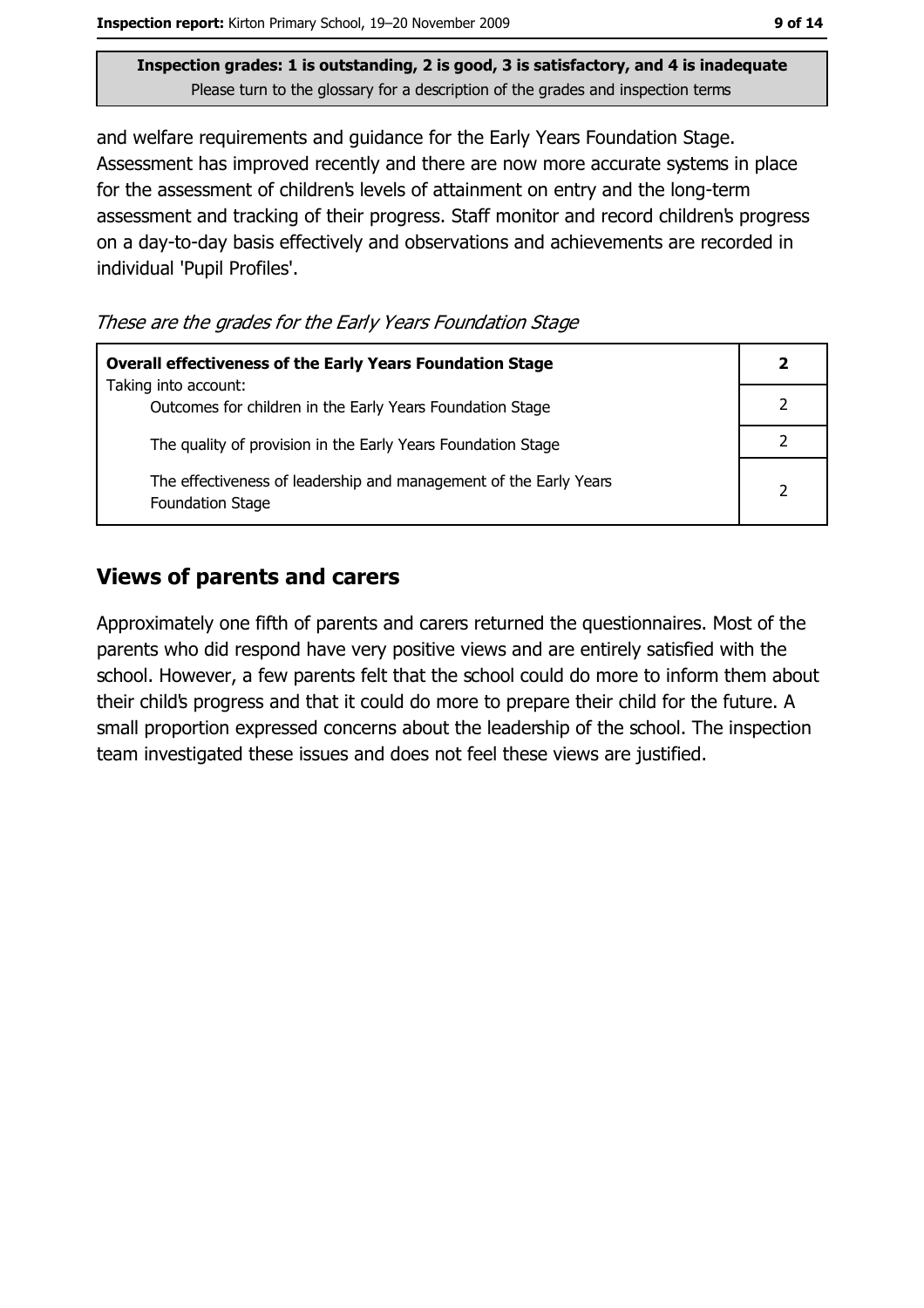#### Responses from parents and carers to Ofsted's questionnaire

Ofsted invited all the registered parents and carers of pupils registered at Kirton Primary School to complete a questionnaire about their views of the school.

In the questionnaire, parents and carers were asked to record how strongly they agreed with 13 statements about the school. The inspection team received 84 completed questionnaires by the end of the on-site inspection. In total, there are 443 pupils registered at the school.

| <b>Statements</b>                                                                                                                                                                                                                                       | <b>Strongly</b><br><b>Agree</b> |               | <b>Agree</b> |               | <b>Disagree</b> |                | <b>Strongly</b><br>disagree |               |
|---------------------------------------------------------------------------------------------------------------------------------------------------------------------------------------------------------------------------------------------------------|---------------------------------|---------------|--------------|---------------|-----------------|----------------|-----------------------------|---------------|
|                                                                                                                                                                                                                                                         | <b>Total</b>                    | $\frac{1}{2}$ | <b>Total</b> | $\frac{1}{2}$ | <b>Total</b>    | $\frac{0}{0}$  | <b>Total</b>                | $\frac{0}{0}$ |
| My child enjoys school                                                                                                                                                                                                                                  | 39                              | 46            | 44           | 52            | $\mathbf 0$     | 0              | 1                           | $\mathbf{1}$  |
| The school keeps my child<br>safe                                                                                                                                                                                                                       | 42                              | 50            | 37           | 44            | 4               | 5              | 0                           | $\mathbf 0$   |
| The school informs me<br>about my child's progress                                                                                                                                                                                                      | 25                              | 30            | 48           | 57            | 10              | 12             | 1                           | $\mathbf{1}$  |
| My child is making enough<br>progress at this school                                                                                                                                                                                                    | 28                              | 33            | 48           | 57            | 7               | 8              | 0                           | $\mathbf 0$   |
| The teaching is good at this<br>school                                                                                                                                                                                                                  | 31                              | 37            | 45           | 54            | $\overline{4}$  | 5              | 0                           | $\mathbf 0$   |
| The school helps me to<br>support my child's learning                                                                                                                                                                                                   | 26                              | 31            | 47           | 56            | 6               | $\overline{7}$ | 0                           | $\mathbf 0$   |
| The school helps my child to<br>have a healthy lifestyle                                                                                                                                                                                                | 26                              | 31            | 52           | 62            | 3               | 4              | 0                           | 0             |
| The school makes sure that<br>my child is well prepared for<br>the future (for example<br>changing year group,<br>changing school, and for<br>children who are finishing<br>school, entering further or<br>higher education, or<br>entering employment) | 20                              | 24            | 44           | 52            | 9               | 11             | 0                           | $\mathbf 0$   |
| The school meets my child's<br>particular needs                                                                                                                                                                                                         | 23                              | 27            | 51           | 61            | 8               | 10             | 0                           | 0             |
| The school deals effectively<br>with unacceptable behaviour                                                                                                                                                                                             | 27                              | 32            | 40           | 48            | 9               | 11             | 1                           | $\mathbf{1}$  |
| The school takes account of<br>my suggestions and<br>concerns                                                                                                                                                                                           | 19                              | 23            | 44           | 52            | 14              | 17             | $\mathbf{1}$                | $\mathbf{1}$  |
| The school is led and<br>managed effectively                                                                                                                                                                                                            | 26                              | 31            | 38           | 45            | 17              | 20             | $\mathbf 0$                 | $\mathbf 0$   |
| Overall, I am happy with my<br>child's experience at this<br>school                                                                                                                                                                                     | 31                              | 37            | 42           | 50            | $\overline{2}$  | $\overline{2}$ | 0                           | $\pmb{0}$     |

The table above summarises the responses that parents and carers made to each statement. The percentages indicate the proportion of parents and carers giving that response out of the total number of completed questionnaires. Where one or more parents and carers chose not to answer a particular question, the percentages will not add up to 100%.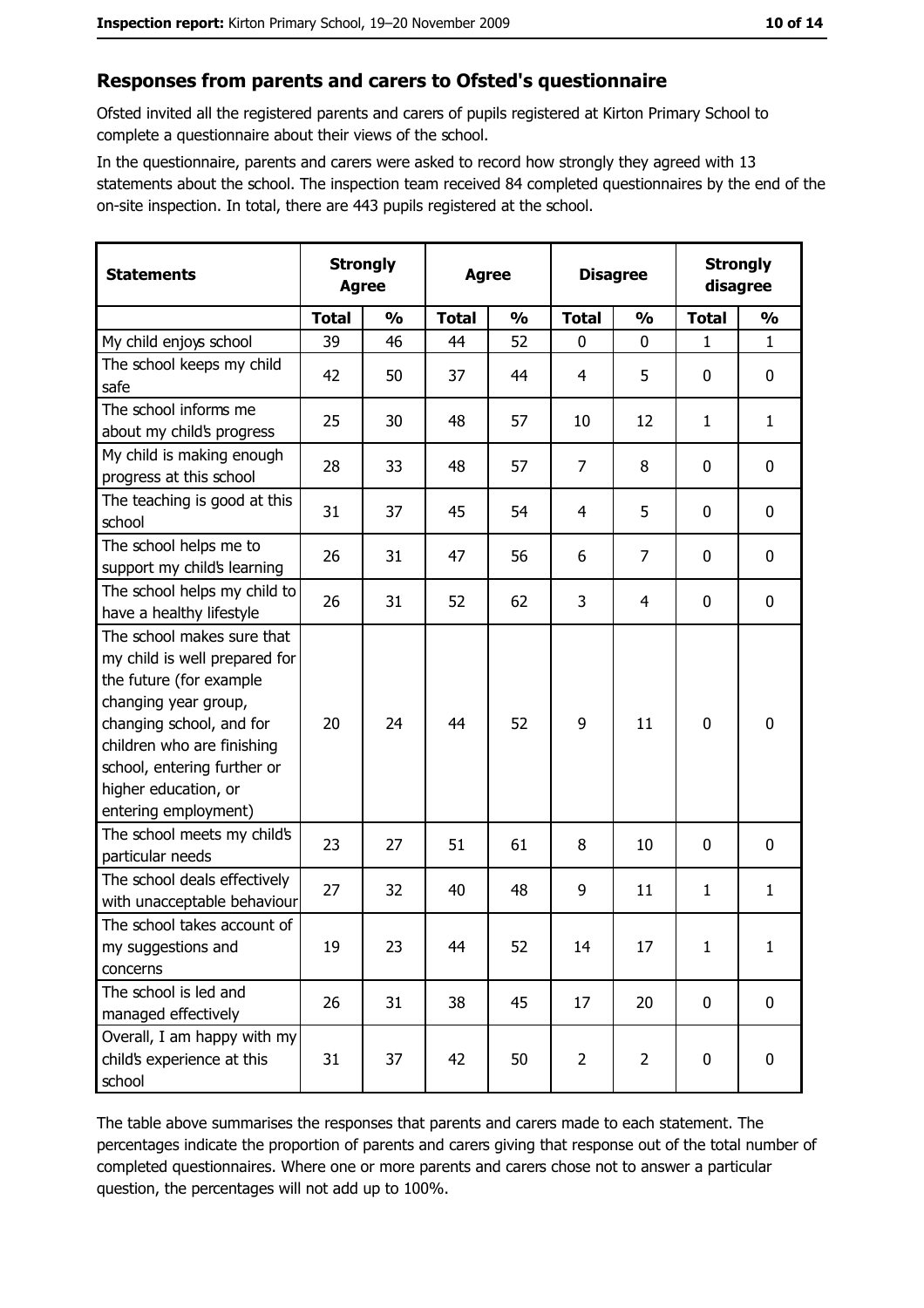# Glossary

| Grade   | <b>Judgement</b> | <b>Description</b>                                                                                                                                                                                                               |
|---------|------------------|----------------------------------------------------------------------------------------------------------------------------------------------------------------------------------------------------------------------------------|
| Grade 1 | Outstanding      | These features are highly effective. An oustanding<br>school provides exceptionally well for its pupils' needs.                                                                                                                  |
| Grade 2 | Good             | These are very positive features of a school. A school<br>that is good is serving its pupils well.                                                                                                                               |
| Grade 3 | Satisfactory     | These features are of reasonable quality. A satisfactory<br>school is providing adequately for its pupils.                                                                                                                       |
| Grade 4 | Inadequate       | These features are not of an acceptable standard. An<br>inadequate school needs to make significant<br>improvement in order to meet the needs of its pupils.<br>Ofsted inspectors will make further visits until it<br>improves. |

# What inspection judgements mean

## Overall effectiveness of schools inspected between September 2007 and July 2008

|                       | Overall effectiveness judgement (percentage of<br>schools) |      |                     |                   |
|-----------------------|------------------------------------------------------------|------|---------------------|-------------------|
| <b>Type of school</b> | <b>Outstanding</b>                                         | Good | <b>Satisfactory</b> | <b>Inadequate</b> |
| Nursery schools       | 39                                                         | 58   | 3                   | 0                 |
| Primary schools       | 13                                                         | 50   | 33                  | 4                 |
| Secondary schools     | 17                                                         | 40   | 34                  | 9                 |
| Sixth forms           | 18                                                         | 43   | 37                  | $\overline{2}$    |
| Special schools       | 26                                                         | 54   | 18                  | $\overline{2}$    |
| Pupil referral units  | 7                                                          | 55   | 30                  | 7                 |
| All schools           | 15                                                         | 49   | 32                  | 5                 |

New school inspection arrangements were introduced on 1 September 2009. This means that inspectors now make some additional judgements that were not made previously.

The data in the table above were reported in The Annual Report of Her Majesty's Chief Inspector of Education, Children's Services and Skills 2007/08.

Percentages are rounded and do not always add exactly to 100. Secondary school figures include those that have sixth forms, and sixth form figures include only the data specifically for sixth form inspection judgements.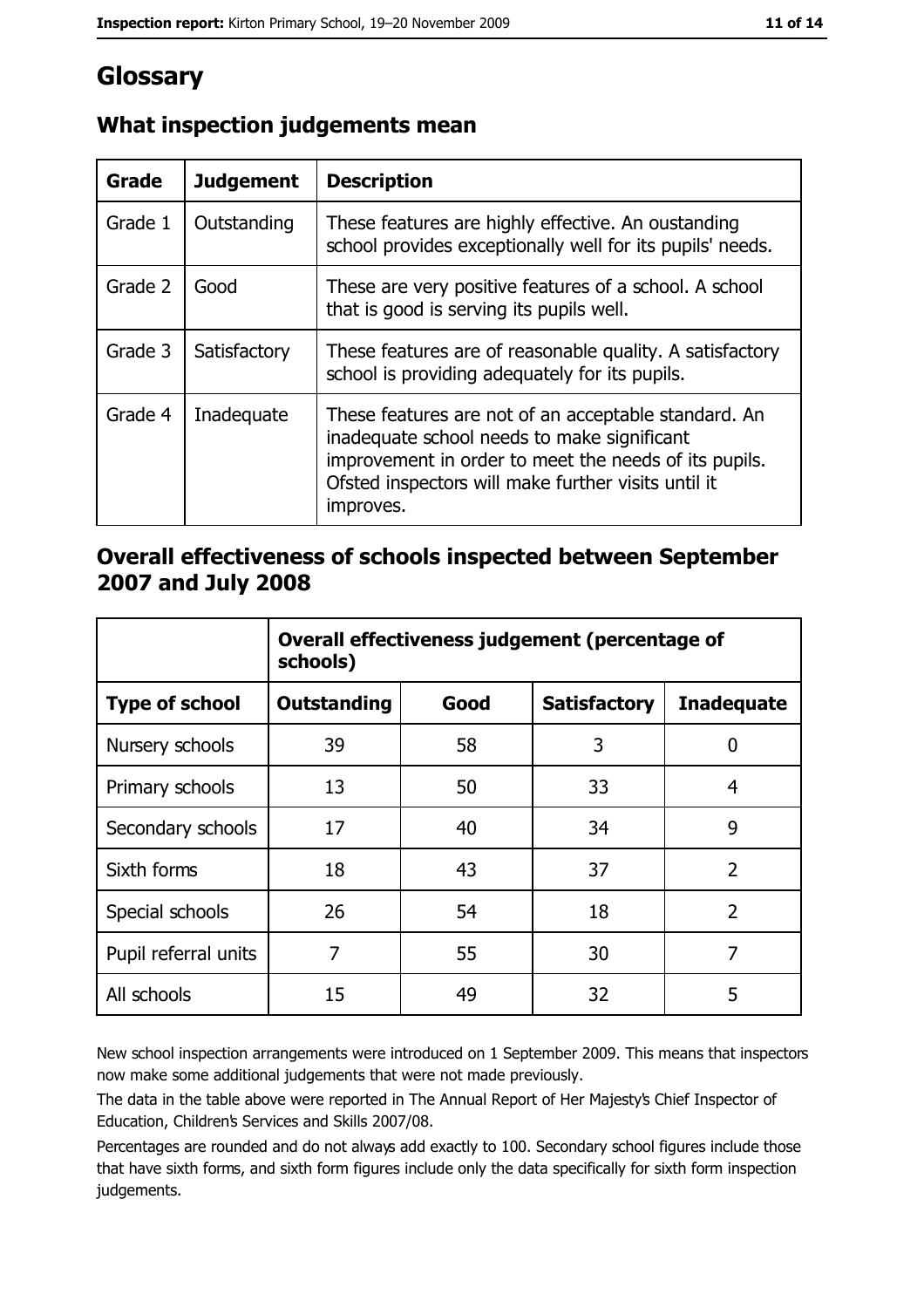# **Common terminology used by inspectors**

| Achievement:                  | the progress and success of a pupil in<br>their learning, development or training.                                                                                                                                                                                                                           |
|-------------------------------|--------------------------------------------------------------------------------------------------------------------------------------------------------------------------------------------------------------------------------------------------------------------------------------------------------------|
| Attainment:                   | the standard of the pupils' work shown by<br>test and examination results and in<br>lessons.                                                                                                                                                                                                                 |
| Capacity to improve:          | the proven ability of the school to<br>continue improving. Inspectors base this<br>judgement on what the school has<br>accomplished so far and on the quality of<br>its systems to maintain improvement.                                                                                                     |
| Leadership and management:    | the contribution of all the staff with<br>responsibilities, not just the headteacher,<br>to identifying priorities, directing and<br>motivating staff and running the school.                                                                                                                                |
| Learning:                     | how well pupils acquire knowledge,<br>develop their understanding, learn and<br>practise skills and are developing their<br>competence as learners.                                                                                                                                                          |
| <b>Overall effectiveness:</b> | inspectors form a judgement on a school's<br>overall effectiveness based on the findings<br>from their inspection of the school. The<br>following judgements, in particular,<br>influence what the overall effectiveness<br>judgement will be.                                                               |
|                               | The school's capacity for sustained<br>improvement.<br>Outcomes for individuals and groups<br>of pupils.<br>The quality of teaching.<br>The extent to which the curriculum<br>meets pupil's needs, including where<br>relevant, through partnerships.<br>The effectiveness of care, guidance<br>and support. |
| Progress:                     | the rate at which pupils are learning in<br>lessons and over longer periods of time. It<br>is often measured by comparing the<br>pupils' attainment at the end of a key<br>stage with their attainment when they<br>started.                                                                                 |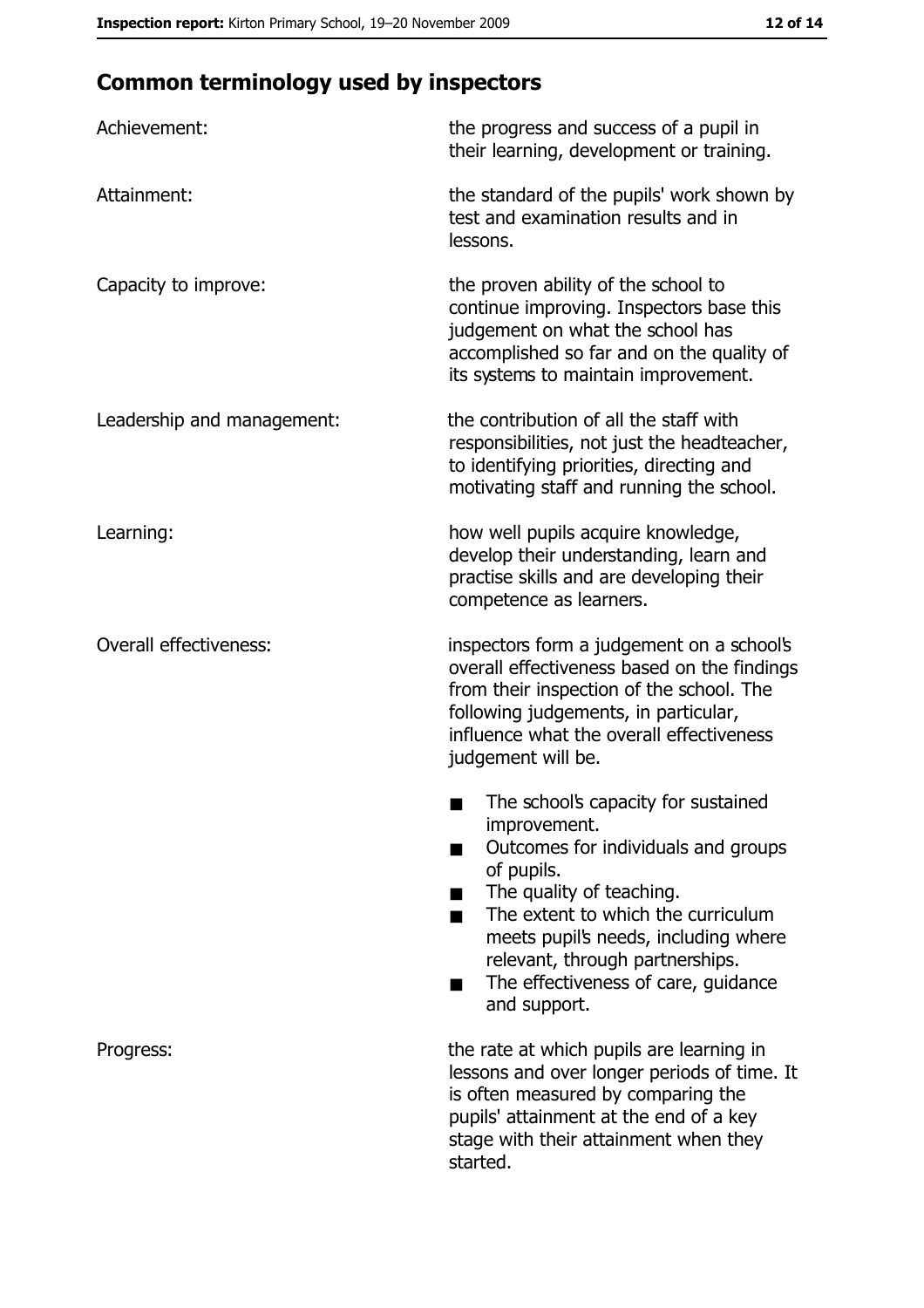This letter is provided for the school, parents and carers to share with their children. It describes Ofsted's main findings from the inspection of their school.



#### 23 November 2009

**Dear Pupils** 

Inspection of Kirton Primary School, Boston, PE20 1HY

I would like to thank you for your help during the recent inspection of your school. My colleagues and I very much enjoyed our visit. We enjoyed watching lessons and talking to some of you. You attend a very happy and friendly school. It is like that because your headteacher and staff are leading the school well. They care for you well and give you good support to enable you to learn and enjoy your lessons. They make sure that you understand how to look after yourselves and keep safe and you do this well. You told us that you really like your school and there are lots of things to do and enjoy. We agree with you. Your behaviour is good. You work hard and try to succeed in all that you do. Well done!

We have asked your school to do two things to make it even better:

- use the school's records of how well you are doing to make sure that those of you  $\blacksquare$ who need more help with your work, as well as those of you who enjoy more challenging work, always receive the appropriate work in order to help you to make the best progress possible
- make sure all lessons are as interesting as possible so that you enjoy learning and  $\blacksquare$ are able to concentrate well, work hard and make good progress in all lessons. I wish you well in your future education.

Yours sincerely

**Clive Lewis** Lead Inspector